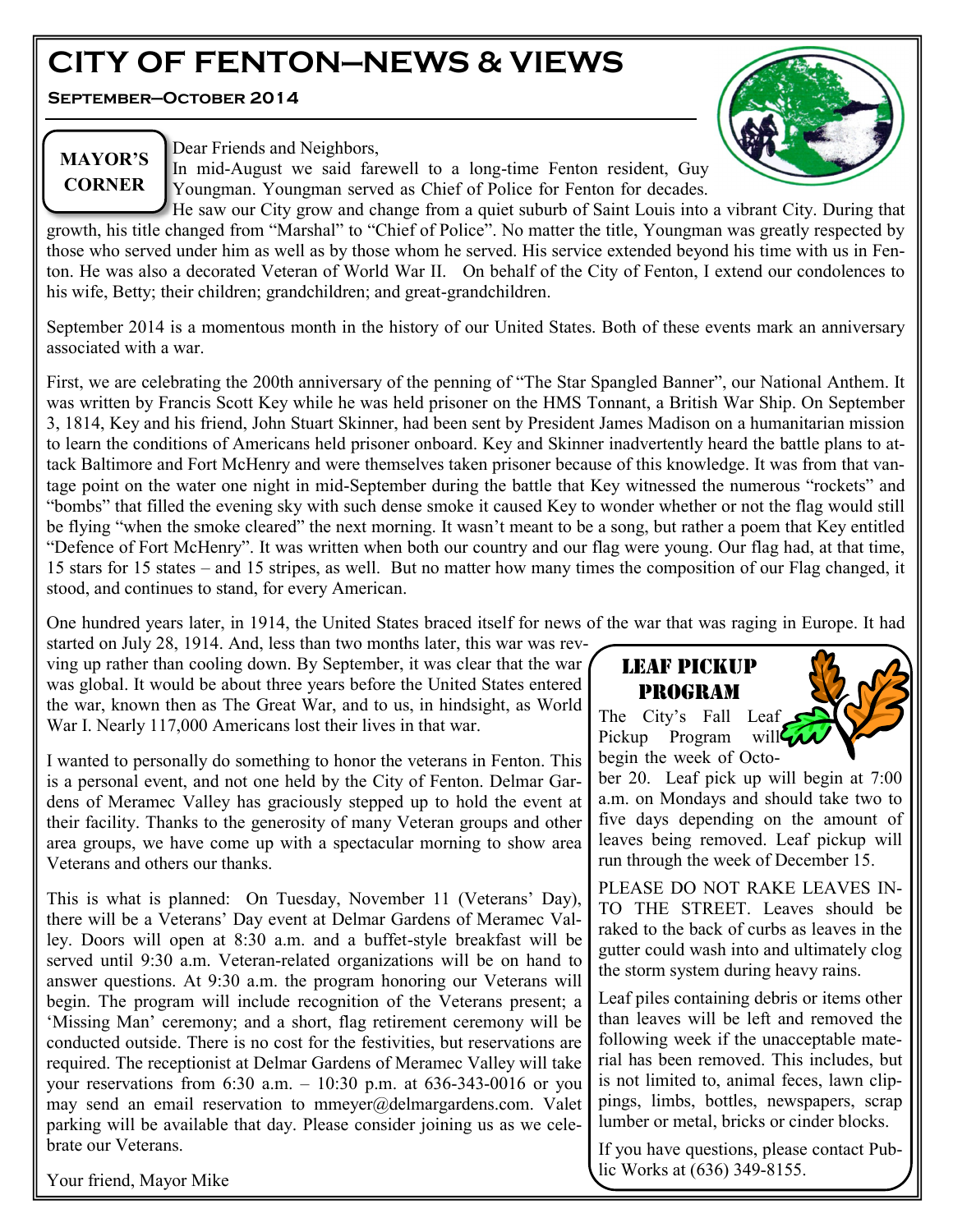September—October 2014

PAGE 2

## **PLANNING & ZONING COMMISSION PUBLIC HEARING**

On **Tuesday, October 7, 2014,** the Planning & Zoning Commission will hold a Public Hearing at **7:00 p.m.** during their regularly scheduled meeting at City Hall

to consider the following:

# **OLD BUSINESS:**



#### **NEW BUSINESS:**

- A Petition by Stock  $&$  Associates Consulting Engineers, Inc., representing Fenton Logistics Park, LLC, to amend the "PID" zoning for 1050 Dodge Drive, 2295 Hitzert Court and 2300 Hitzert Court, as approved under Ordinances 3081 and 3445, for a development known as "Fenton Logistics Park", as follows: 1) Rezone two parcels addressed as 2295 and 2300 Hitzert Court from "PID" to "IP-1"; 2) Revise the Concept Plan (s) for the development; and 3) Provide for alternative street, sidewalk and drainage standards.
- A Petition by QuikTrip Corporation for a Special Use Permit to locate a temporary modular/prefabricated store at 1923 Bowles Avenue. The parcel is zoned "HP -1" Hospitality Park – Hotel, Restaurant, Entertainment Business Park District.
- A Petition by John A. Drury of Midamerica Hotels Corporation to amend Section 467.020(G) of the Zoning Code to include, "Exterior finishes or logos deemed prototypical in building design that must be maintained uniformly for corporate or market identity" as an allowable exterior building material in the "C-2" Neighborhood Commercial District.

### **SITE PLAN REVIEW:**

- A Petition by Gravois Bluffs East 8-A, LLC, for Site Plan Review of a proposed exterior building modification at 639 Gravois Bluffs Boulevard. The parcel is addressed as 645 Gravois Bluffs Boulevard and is zoned "OT-3" Olde Towne Mixed Use Zone District.
- A Petition by John A. Drury for Site Plan Review of a proposed exterior building remodel to an existing Burger King restaurant at 1036 Bowles Avenue. The parcel is zoned "C-2" Neighborhood Commercial District.

For more information, please call Community Development at (636) 349-8110.

# JOHN FABICK COMMUNITY SERVICE AWARD See page 3 for more information



The following businesses have applied for an Occupancy Permit and are planning on calling Fenton "home":

#### **Here Today**

772 Gravois Bluffs Boulevard *(retail sales)*

### **Menneke Carpet & Floors**

1832 Fenpark Drive *(showroom and warehouse for retail flooring, carpet and supplies)*

#### **Refuse Specialists**

1732 Gilsinn Lane *(waste management broker)*

### **Spirit Halloween**

72 Fenton Plaza *(Halloween retail)*

### **Yo Fresh Yogurt Café**

699 Gravois Bluffs Boulevard, Suite F *(sales of frozen yogurt, smoothies, tarts and soda drinks)*

# **UPDATES: LOCAL CONSTRUCTION**

#### **MSD PROJECT**

Ferry Street at Water Street is closed in order for the MSD contractor to continue with the tunneling operations under Ferry Street. This closure is expected to be anywhere from 30-60 days. A detour route is in place to help motorists around the construction. Please use caution while traveling through the work zone.

#### **STREET SLAB / SIDEWALK REPAIR**

The Contractor is continuing to replace residential sidewalks around the City. San Simeon Subdivision is almost complete. The contractor will continue into Bent Tree Subdivision and Courtney Estates by the end of September.



# **MSD HOTLINE—OLDE TOWNE TREATMENT PLANT**

MSD has recently created a "hotline" number for Fenton residents to call when they have complaints about the odor emanating from the Fenton Wastewater Treatment Plant located in Olde Towne. This number bypasses the standard customer service line and connects directly to the staff at the local plant. **The "hotline" number is (636) 861-6767.** 

Please remember that this phone number has been provided as a courtesy to our residents and that all other emergency, customer service or billing issues should be directed to the number on your monthly MSD bill.

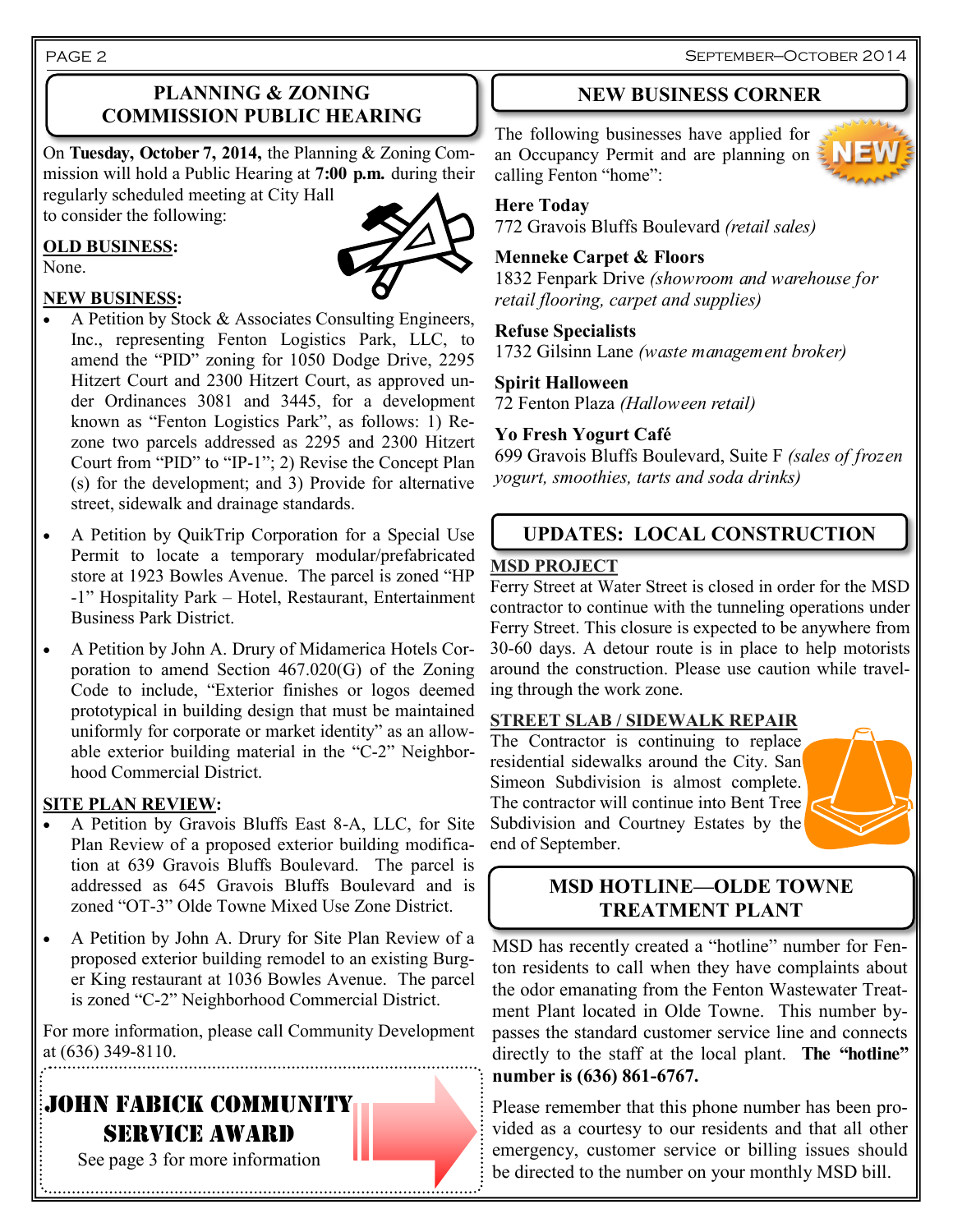PAGE 3 September—October 2014

# **ST. LOUIS COUNTY POLICE—FENTON PRECINCT | FENTON HISTORICAL SOCIETY**

#### **FENTON'S NATIONAL NIGHT OUT**

It's time for National Night Out! This year it will take place on Tuesday, October  $7<sup>th</sup>$  at Fenton's City Park Shelter #1 starting at 6:00 pm. The Fenton Precinct, St. Louis County Police officers will supply Bar-B-Q, chips, drinks and frozen custard. Feel free to bring a side dish to add if you



like. Everyone is welcome! The Officers will be taking this opportunity to get to know the Fenton residents. The shelter has only 10 picnic tables, so lawn chairs are a good idea. National Night Out is designed to heighten crime and drug prevention awareness; generate support for, and participation in, local anti-crime programs; strengthen neighborhood spirit and police-community partnerships; and send a message to criminals letting them know that neighborhoods are organized and fighting back.

#### **Neighborhood Policing Officer: Officer Aaron Dilks (636) 349-8120, ext. 1123 Precinct Phone (636) 349-8120**

### **A GREAT TIME WAS HAD BY ALL**

September 6 – what a wonderful day for a party. Beginning with the parade and ending with fantastic fireworks, it couldn't have been better. For all who visited the Fenton Historical Society Museum as part of the day's activities we send you a big THANK YOU.

The museum is free and open to the public Wednesday and Saturday, 11:00 a.m. to 2:00 p.m. Private tours are also available. Our monthly meetings are held at 7:00 p.m. on the first Thursday of each month at #1 Church Street – you do not have to be a member to attend. Join us. The welcome mat is always out. Visit our website at call us:

#### **www.fentonhistory.com (636) 326-0808**

# **NOMINATIONS SOUGHT FOR JOHN FABICK COMMUNITY SERVICE AWARD**

Mayor Mike Polizzi and the Board of Aldermen are officially requesting nominations for the annual "John Fabick Community Service Award". This award was named in memory of Mr. Fabick for his dedication to our community and his corporate leadership.

The City of Fenton recognizes that many of its residents, businesses and civic organizations contribute in a significant manner to the City each day, without reward or recognition. These include those that have brought honor upon themselves and the community through some outstanding accomplishment as well as service-minded volunteers who simply want to be involved in the community by serving on a City Board or Commission.



Actions being recognized must benefit the City of Fenton or its residents in some manner. The individual must live or be employed within the Fenton City limits and the business or civic group must be located within the City limits.

Nomination forms are now available. To obtain a nominating form, contact City Clerk/Manager Diane Monteleone at (636) 343-2080. All nominations must be forwarded to the City Clerk/Manager at City Hall by September 30, 2014. The Mayor and Board of Aldermen will meet to review all nominations for a final decision. The award will be presented at the November Board of Aldermen Meeting.

# **SALES TAX REDISTRIBUTIONS TO ST. LOUIS COUNTY FOR AUGUST 2014**

| "A" Sales Tax Summary |                      | "B" (Pool) Sales Tax Summary |                  | <b>Combined Sales Tax Summary</b> |                      |
|-----------------------|----------------------|------------------------------|------------------|-----------------------------------|----------------------|
| Generated             | <b>Redistributed</b> | Generated                    | Redistributed    | Generated                         | <b>Redistributed</b> |
| \$286,484             | $$147,291(51.4\%)$   | \$196,641                    | \$192,276(97.8%) | \$483,125                         | \$339,567(70.3%)     |

The above chart shows the amount of sales tax redistributed back to St. Louis County for the month of August 2014. The total amount redistributed for 2014 is \$2,410,093 (65.6%).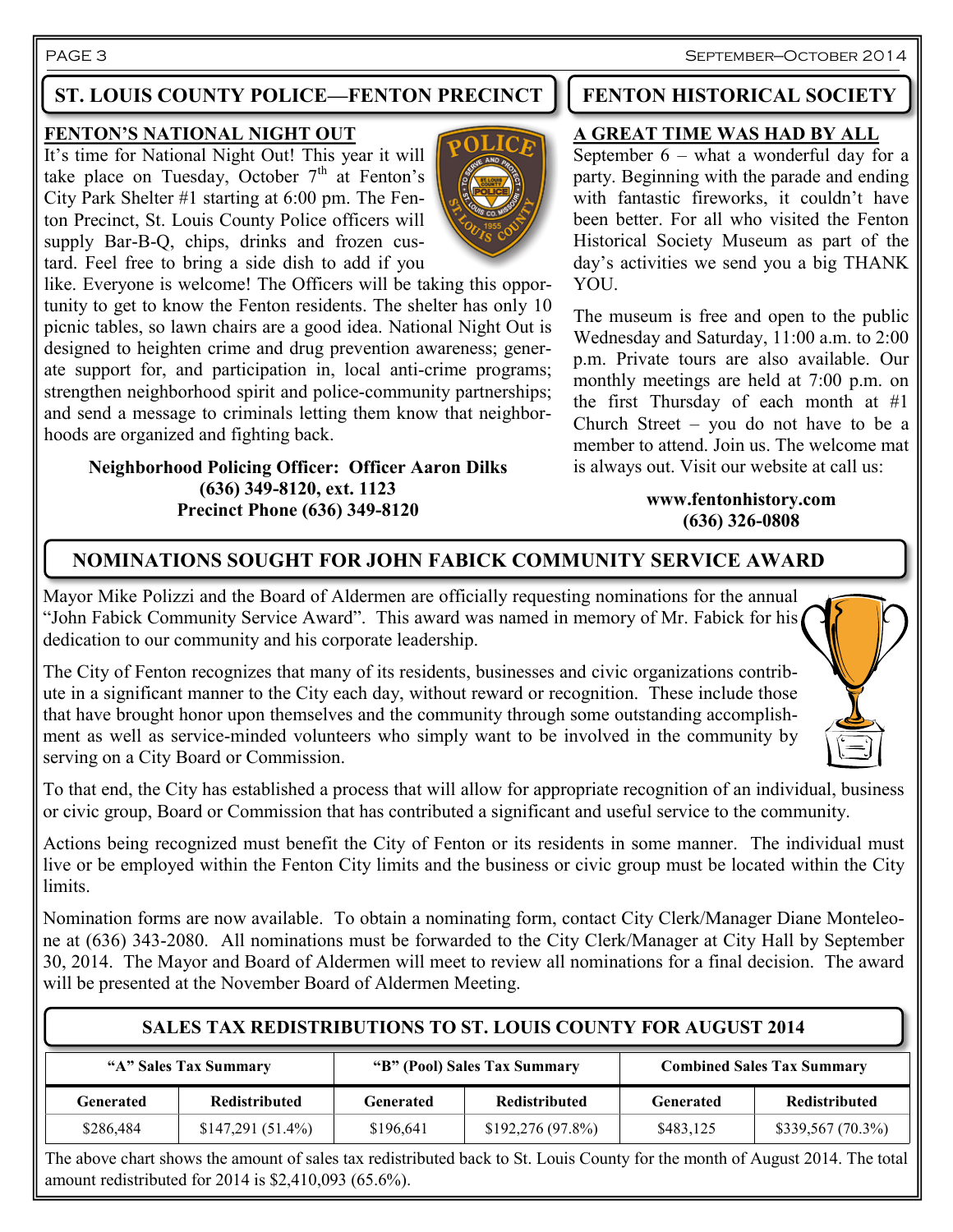PAGE 4 September—October 2014

# **PARKS & RECREATION HAPPENINGS**



#### **MEN'S FLAG FOOTBALL LEAGUE**

This six game league plays under the lights at Fenton City Park. Top two teams advance to playoffs. All games are played on Sunday nights. League champions receive championship t-shirts. League starts October 12; registration deadline is October 5. Fee: \$150 per team.

#### **HIGH INTENSITY CIRCUIT TRAINING**

Quick and effective cardio workout that utilizes interval stations and only takes 30 minutes. Tuesday evenings 6:15-6:45 p.m. November 4 to December 16. Fee: \$22 Residents/Members or \$26 Non-Members.

#### **SENIOR STRAUSSENFEST**

A German celebration with live music by the Button  $\left(\begin{matrix} \boxed{\bullet} \\ \end{matrix}\right)$ Box Club, dancing and delicious German food. A performance by German Dancers concludes the evening. Friday, October 24 from 5:30-7:30 p.m. Fee: \$12 per person or \$20 per couples. Pre-registration required.

#### **D.I.P. (DROP IN PICKLEBALL)**

Take advantage of this drop in rate to play one of the fastest growing sports in the United States! Pickleball is a sport that is easy to learn and fun to play! Drop in fee does not include use of other RiverChase amenities. Pickleballs will be provided. Games held in the RiverChase gymnasium and runs **October 2 to April 30 on Tuesday and Thursdays**, 8:00 a.m.  $-10:00$  p.m. for beginners and  $10:00$  a.m.  $-1:00$  p.m. for advanced. Fee: \$3.00 per day.

#### **TURKEY SHOOTOUT**

This 3-on-3 basketball tournament is double elimination and participants must be 18 years or older. Teams will play half court in River-Chase's gymnasium. Rules will be provided. All MSHSAA regulations apply. Champions will receive t-shirts. November 15 from 9:00 a.m. – TBD. Fee: \$60 per team.

#### **HOT MAMA'S IN TRAINING**

One hour boot camp style stroller workout with your children. Class runs November 13 to December 18, NO class November 27. Fees: \$44 Members and Residents / \$48 Non-Members.



# FALL/WINTER OPEN SWIM HOURS

New Open Swim hours for Fall/Winter began September 2:

Mon/Wed/Fri 3:30 p.m. to 8:00 p.m. Tues/Thurs 6:00 p.m. to 8:00 p.m. Saturday Noon to 6:30 p.m. Sunday Noon to 5:30 p.m.

## **YOUTH BASKETBALL**

#### **YOUTH BASKETBALL LEAGUES**

This seven (7) game recreational league for school grades 1st to 3rd is designed to teach participants the fundamentals of basketball. The league will meet on Saturday mornings starting December 6 in the RiverChase gymnasium. Games will start at 9:00 a.m. Volunteer coaches are needed and will receive a free registration credit at the end of the season. Registration Deadline is November 7. Fees: \$50 Resident Member / \$55 Resident or Non-Resident Member / \$60 Non-Resident. Coaches Meeting on November 22 at 7:00 p.m. at RiverChase.

### **INTRO TO BASKETBALL**

Young athletes (ages 3 to 5) will learn basic skills to help develop coordination and other skills necessary to play basketball. This 45 minute class in RiverChase's gymnasium relies heavily on parental involvement and a parent or other adult is required to attend. Intro to Basketball will meet Saturday mornings starting October 25 from 9:00 a.m. to 9:45 a.m. Fee: \$31 Resident Member / \$34 Resident or Non-Resident Member/ \$37 Non -Resident.

#### **INSTRUCTIONAL BASKETBALL**

This clinic is designed for beginners (ages 6 to 9) entering our 2014 Basketball League. This class held in RiverChase's gymnasium will teach participants the fundamentals that will help them progress through our league. This 4-week class meets on Saturdays beginning October 25 from 10:00 a.m. to 10:45 a.m. Fee: \$31 Resident Member / \$34 Resident or Non-Resident Member/ \$37 Non-Resident.



*"Autumn is a second spring when every leaf is a flower."* - Albert Camus

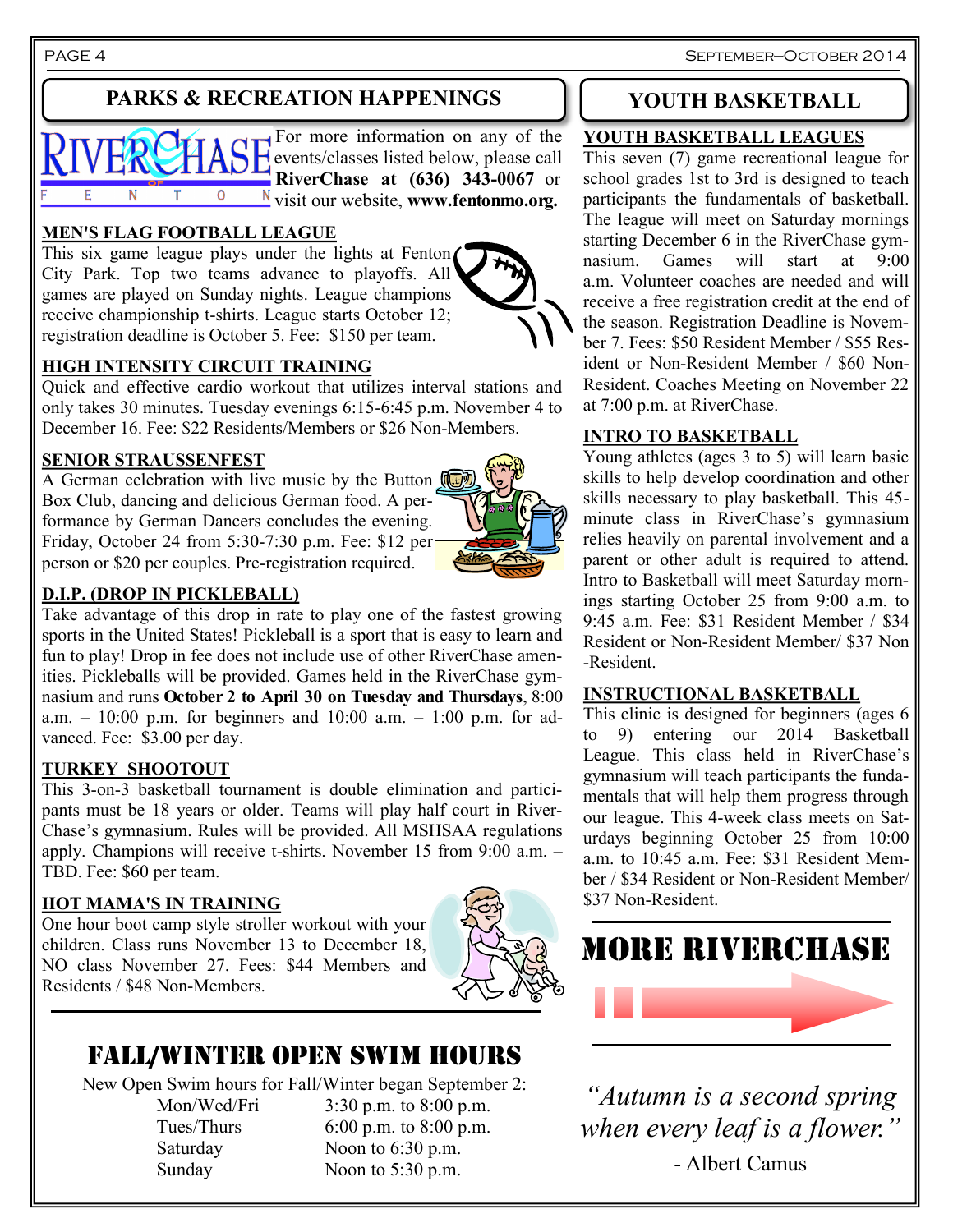September—October 2014

# **DECISIONS FROM THE AUGUST 28, 2014 BOARD OF ALDERMEN MEETING**

#### *DECISIONS*

- Approved the reappointment of Linda Nelson and Rick Mayhew to the Planning & Zoning Commission with a term expiring August 2018.
- $\checkmark$  Approved including "Citizens' Comments" as the first item on Committee Meeting Agendas.
- $\checkmark$  Approved the 2015 Capital Plan.
- $\checkmark$  Denied request from resident on Montevale Court to allow his contractor to access the rear of his property via the park property.
- $\checkmark$  Approved seeking bids for a fifteen-foot wing mower.
- $\sim$  Approved seeking bids for a crack sealing tar kettle.
- $\checkmark$  Approved amending the Employee Evaluation Forms as submitted.

### *ORDINANCES*

- **#3451** Ord. approving a Final Plat to subdivide a 30.8-acre lot at 2171 Hitzert Court into two (2) separate lots.
- **Bill 14-77** Ord. amending Section 445.040, "Other Exceptions and Rules", of the Municipal Code to allow for above-grade dwelling spaces to project into the required yard area. *Bill failed, 0-6.*
- $\checkmark$  #3452 Ord. approving a contract with HR Green, Inc. for Engineering Services to assist the City on an on-call basis.
- **#3453** Ord. approving a contract with Holloran Contracting, Inc. for the Asphalt Paver Box/Operator to construct the Meramec Greenway Trail Extension.
- **#3454** Ord. approving a contract with PR Fitness Equipment, Inc. for the purchase of fitness equipment.
- **#3455** Ord. approving a contract with Foremost Fitness Group, LLC for the purchase of fitness equipment.
- **#3456** Ord. approving a contract with Advanced Exercise Equipment, LLC for the purchase of fitness equipment.
- **#3457** Ord. terminating Tax Increment Financing within Redevelopment Project Area 1 of the Olde Towne Redevelopment Area; dissolving the account of the Special Allocation Fund related thereto; and authorizing certain actions relating thereto.
- **#3458** Ord. amending the 2014 approved Budget.
- **#3459** Ord. amending Section 215.010, "Nuisances Affecting Health", and Chapter 210, "Dog and Cat Regulations" of the Municipal Code relating to allowing the keeping of chickens and ducks on property being used as a single-family dwelling. *Approved 5-0-1 with Alderman Mauller abstaining.*

# **MORE RIVERCHASE**

#### **SENIOR LUNCH & BINGO**

Wednesday, October 8 at 10:30 a.m. at RiverChase. Price is \$6.50 per person. Lunch will be Polish Sausage and Sauerkraut.

#### **TRUNK OR TREAT**

Join us at RiverChase for Trunk or Treat on **Saturday, October 25 at 6:30 p.m.** We will have the



Teckno Bubble Bus, music, balloon artist, concessions, costume contest and more! To participate as a vehicle in the event, please call (636) 343-0067.

#### **COED INDOOR VOLLEYBALL**

Session II of this 7-game league (plus playoffs) begins the week of November 17. Recreational play on Monday, Tuesday and Friday. Competitive play on Thursday. Registration is now open. Session III begins the week after session II ends. Updated schedules are posted at www.fentonmo.org. Fee: \$174 per team. 

# FENTON FARMERS MARKET

Don't forget! The Farmers Market runs: through the month of October at the Olde Towne Fenton Pavilion at 200 Gravois Road. Saturdays from 8:00 a.m. to 4:00 p.m.



#### **YARD WASTE AND TRASH OVERFLOW STICKERS**

Many Fenton residents still have not picked up their FREE Yard Waste and Trash Overflow Stickers for 2014! Stop by City Hall during normal business hours, 8:00 a.m. to 4:30 p.m., Monday through Friday. If you have already picked up your free stickers, but need more, they can be purchased at City Hall or RiverChase for \$1.00 each (cash or check only.)

#### PAGE 5